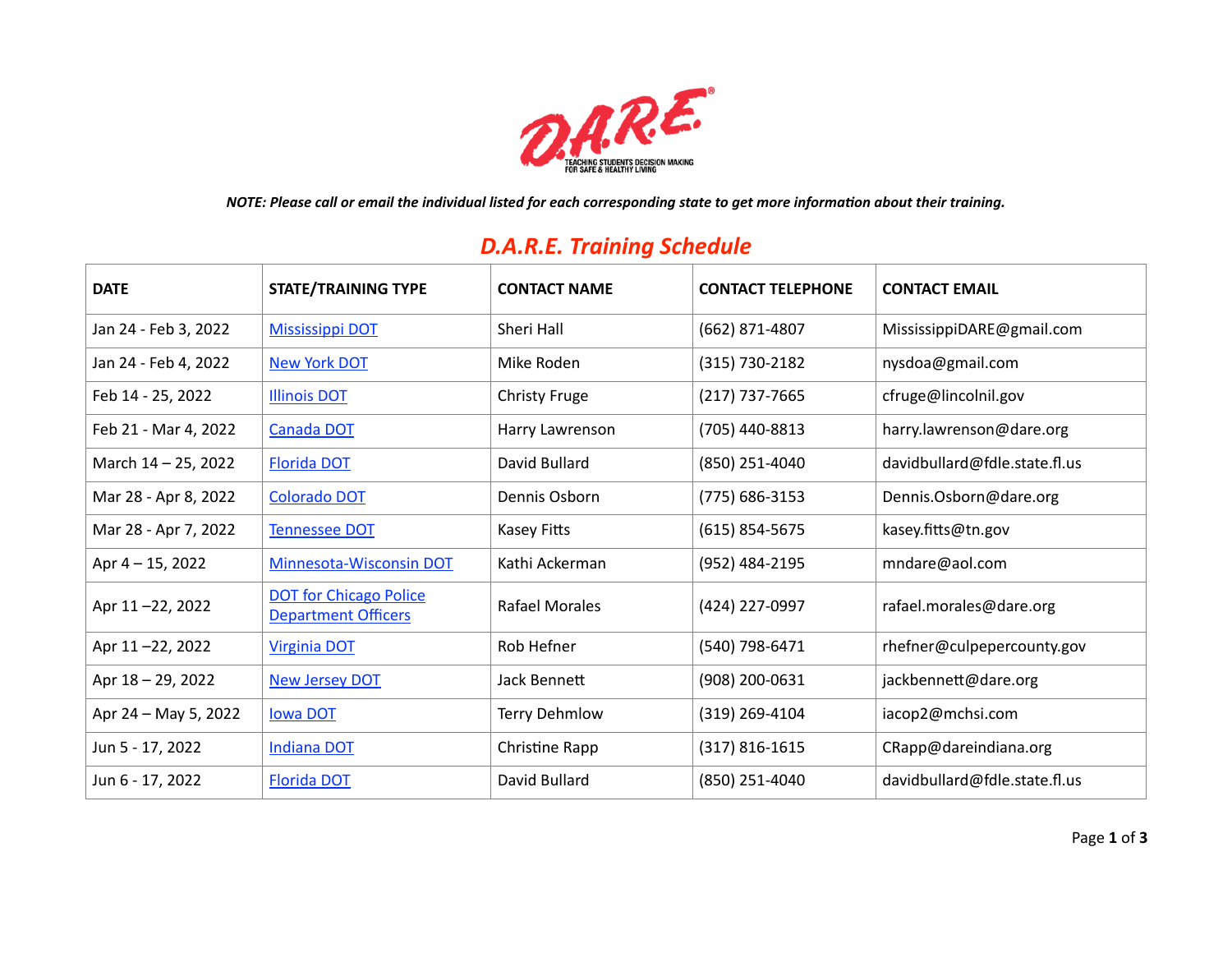

*NOTE: Please call or email the individual listed for each corresponding state to get more information about their training.*

# Jun 13 - 24, 2022 [South Dakota DOT](https://dare.org/event/south-dakota-d-a-r-e-officer-training-2022/) Waylon Eckert (605) 773-6741 Waylon.Eckert@state.sd.us Jun 13 - 24, 2022 [Virginia DOT](https://dare.org/event/virginia-d-a-r-e-officer-training-2022-3/) Rob Hefner (540) 798-6471 rhefner@culpepercounty.gov Jun 19 - Jul 1, 2022 [Oklahoma DOT](https://dare.org/event/oklahoma-d-a-r-e-officer-training-2022/) Ken Brodrick (918) 678-6368 okdaretraining@gmail.com Jun 20 – July 1, 2022 [Washington DOT](https://dare.org/event/washington-state-d-a-r-e-officer-training-2022/) Dennis Osborn (775) 686-3153 Dennis.Osborn@dare.org Jul 11 - 22, 2022 [Hawaii DOT](https://dare.org/event/hawaii-d-a-r-e-officer-training-2022/) Frank Flores (808) 723-8499 fflores@honolulu.gov Jul 11 - 22, 2022 [Minnesota DOT](https://dare.org/event/minnesota-d-a-r-e-officer-training-2022/) Taylor Kristoffe-Jones (651) 793-2618 Taylor.Kristoffe.Jones@state.mn.us Jul 11 - 29, 2022 [South Carolina DOT](https://dare.org/event/south-carolina-d-a-r-e-officer-training-2022/) Tom Reupke (803) 309-1619 daresc@rcsd.net Jul 11 - 22, 2022 [Utah DOT](https://dare.org/event/utah-d-a-r-e-officer-training-2022/) Tibby Milne (801) 557-4445 tibbyuccp@aol.com Jul 17 – 29, 2022 [North Carolina DOT](https://dare.org/event/north-carolina-d-a-r-e-officer-training-2022/) Mike Adkins (336) 514-1563 madkins@ncdare.org Jul 18 - 29, 2022 [Connecticut DOT](https://dare.org/event/connecticut-d-a-r-e-officer-training-2022/) Susan Cecil (203) 427-2008 susan.cecil@ct.gov Jul 18 - 29, 2022 [Florida DOT](https://dare.org/event/florida-d-a-r-e-officer-training-2022-3/) David Bullard (850) 410-7580 davidbullard@fdle.state.fl.us Jul 18 - 29, 2022 [Tennessee DOT](https://dare.org/event/tennessee-d-a-r-e-officer-training-2022-2/) Kasey Fitts (615) 854-5675 kasey.fitts@tn.gov Jul 24 - Aug 5, 2022 [South Carolina DOT](https://dare.org/event/south-carolina-d-a-r-e-officer-training-2022-2/) Tom Reupke (803) 309-1619 daresc@rcsd.net Jul 25 - Aug 5, 2022 [Kansas DOT](https://dare.org/event/kansas-d-a-r-e-officer-training-2022/) Jenny Caywood (620) 694-1449 jcaywood@kletc.org **DATE STATE/TRAINING TYPE CONTACT NAME CONTACT TELEPHONE CONTACT EMAIL**

#### *D.A.R.E. Training Schedule*